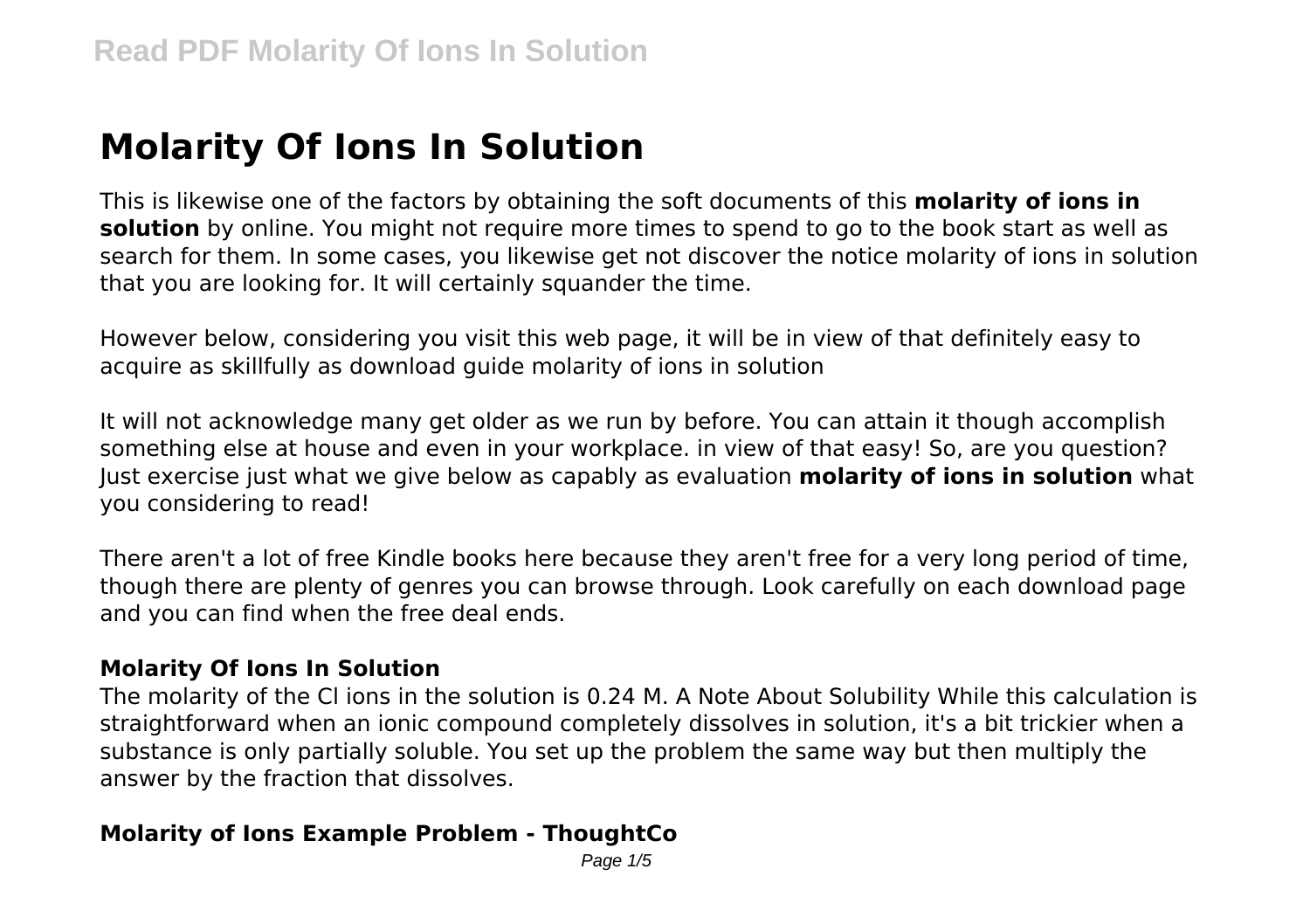Updated October 04, 2018 This worked example problemillustrates the steps necessary to calculate the concentration of ions in an aqueous solution in terms of molarity. Molarity is one of the most common units of concentration. Molarity is measured in number of moles of a substance per unit volume.

#### **Calculate Concentration of Ions in Solution**

Jun 11, 2014. Molality is the moles of ions in solution divided by the kilograms of solvent. For example, if you dissolve 1.0 moles of NaCl in 1.0 kilogram of solution, you will have 1.0 molal concentration of sodium chloride. Because sodium chloride not only dissolves in water, but dissociates into ions, each ion, the sodium and the chloride ion will be 1.0 molal.

## **How can I calculate molality of ions in solution? | Socratic**

Example:2,68 g Na2SO4.xH2O solute dissolves in water and 100 mL solution is prepared. If the concentration of Na+ion in this solution is 0,2 molar, find x in the formula of compound. (Na2SO4=142 and H2O=18)

# **Concentration of Ions with Examples | Online Chemistry ...**

Each mole of NaCl contains 1 mol Na+ ions and 1 mole of Cl- ion So w mol of NaCl contains w mol Na+ ions and w mole of CI- ion. So you will have w/2 mol Mg2+ ions, w mol Na+ ions and (w + w) mole of Cl- ion (= 2w moles of Cl- ions) As these will be in 100 mL of solution (0.1L) you can find the molarity of each ion . Molarity  $=$  no. of moles/volume

# **Molarity of ions left in solution | Yeah Chemistry**

A: The molarity of a solution is the ratio of number of moles of a substance to the volume of solution ... question answer Q: In lab, a student weighed out 1.422 g of unknown in a beaker.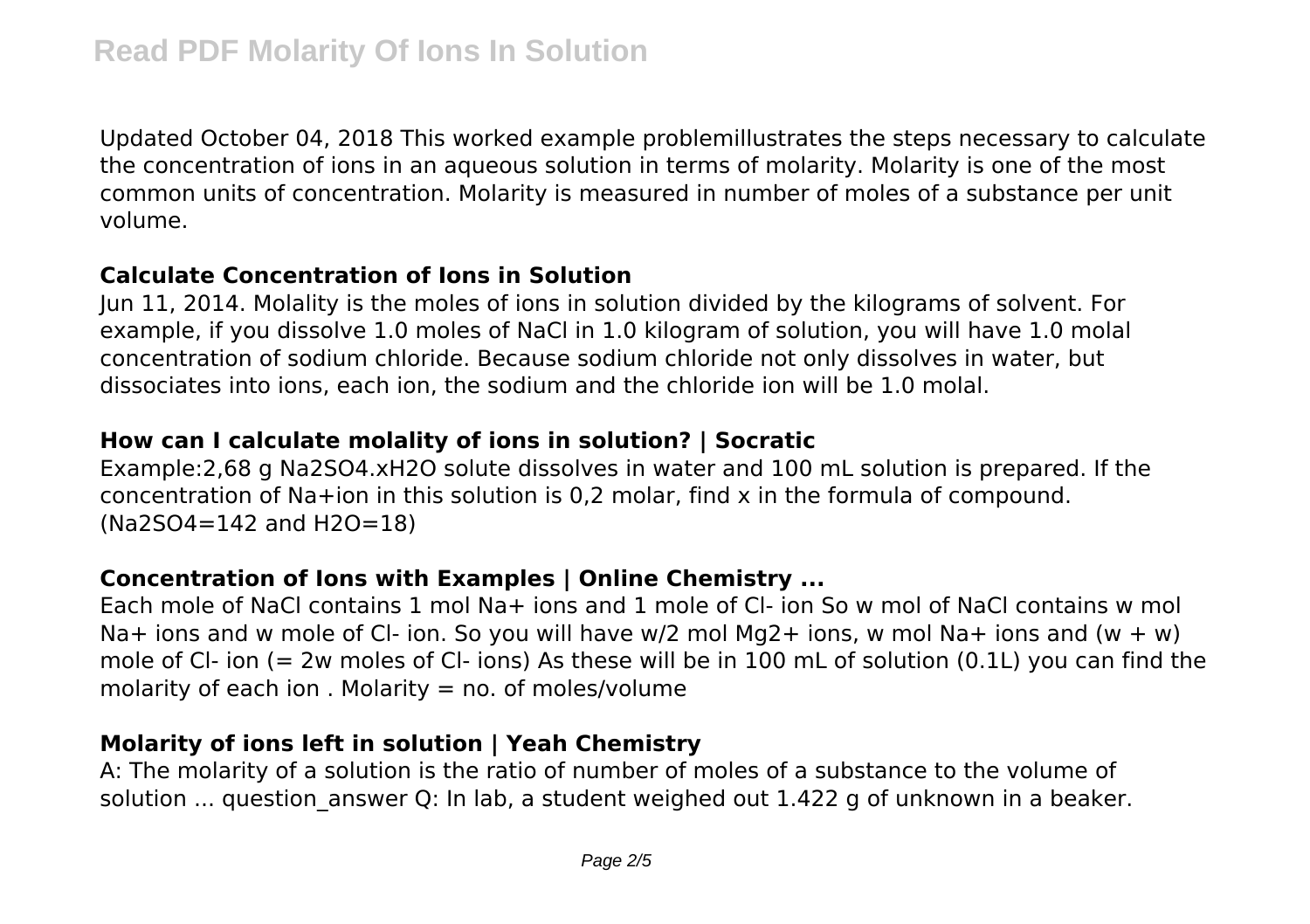# **Answered: what is the molarity of ions in a 0.620… | bartleby**

Assuming all of the copper metal is converted to  $Cu2+$  ions then the mol  $Cu2+$  ions = mol Cu in initial sample mol Cu =  $0.1092/63.54 = 0.001719$  mol Cu and Cu2+ now molarity M =  $n/V =$ 0.001719/0.2053...

#### **what is the molarity of Cu 2+ ions in this solution ...**

The concentrationdenotes the mass concentration of the solution, expressed in units of density(usually g/l or g/ml). Molar massis the mass of 1 mole of the solute. It is expressed in grams per mole. It is a constant property of each substance - for example, the molar mass of water is approximately equal to 18 g/mol.

## **Molarity Calculator [with Molar Formula]**

The molarity of sulfate ions in aqueous solution is equal to  $3\times10$  ^-4 M. 1 ppm is equivalent to one milligram of solute present per kg of the solution. So, 34.2 mg of Al2 (SO4)3 is present per kg of the solution. Since density is equal to 1 g/ml, 1 kg of solution occupies 1 L volume.

#### **33. What is the molarity of SO4 ion in aqueous solution ...**

Answer : The molarity of potassium ions in a solution is 0.244 M. Explanation : The dissociation reaction of in solution will be: From the reaction we conclude that, 1 mole of dissociate in solution to give 2 moles of ion (potassium ion) and 1 mole of ion (chromate ion). As per question,

## **what is the molarity of potassium ions in a 0.122 M K2CrO4 ...**

Both terms are used to indicate quantitative measurement of a substance. If you want to determine the amount of copper ions in a solution, it can be given as a concentration measurement. Molarity and normality are the types of concentration measurement.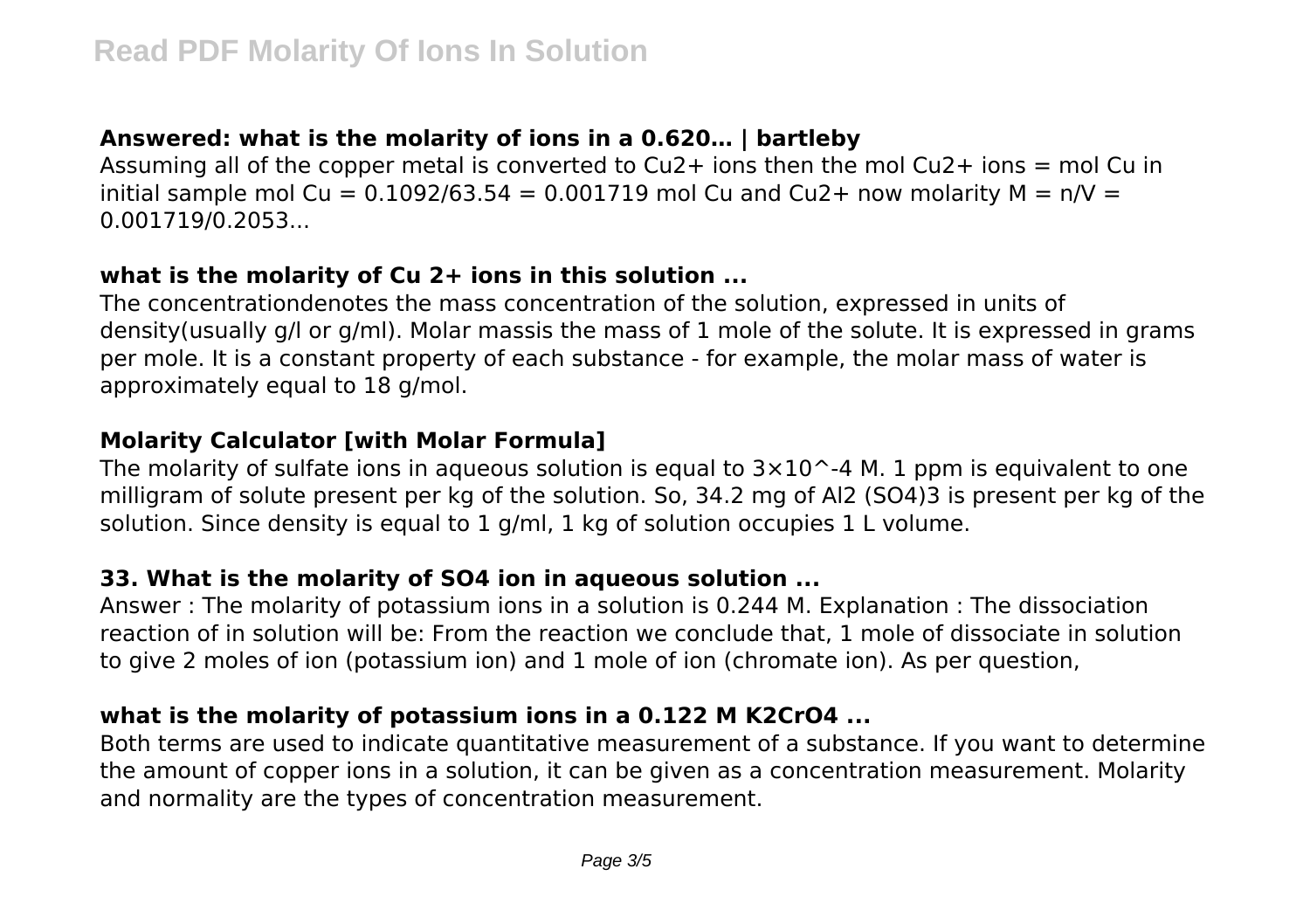## **What is the Difference between Molarity and Normality? Westlab**

So now we know hat you have 0.0035 mol K3PO4 in 50mL solution =  $0.050$ L solution. Molarity =  $0.0035/0.050 = 007M$  in respect of K3PO4 . K3PO4  $\leftrightarrow$  3K+ + PO4 3- 1mol K3PO4 produced 3 mol K+  $.0.007M...$ 

#### **Determine molarity of K+ ions? | Yahoo Answers**

Using net ionic equations and solution stoichiometry, calculate the molarity of the principal substances (ions and/or molecules) in solution, or the number of millimoles of insoluble species...

#### **Solved: Using net ionic equations and solution ...**

Get the full course at: http://www.MathTutorDVD.com Learn about ion concentration and related calculations in chemistry.

## **Calculating Ion Concentration in Solutions - Chemistry ...**

What is the molarity of ions in a 0.702 M solution of Ca(OH)<sub>2</sub> assuming the compound dissociates completely? Question. Asked Dec 4, 2019. 14 views. What is the molarity of ions in a 0.702 M solution of Ca(OH)<sub>2</sub> assuming the compound dissociates completely? check circle Expert Answer.

# **Answered: What is the molarity of ions in a 0.702… | bartleby**

This question has been answered: Molarity of Ions 1 answer below » A lab technician adds 2.50 mL of a 0.00450 M stock solution of barium chloride to a test tube, then adds other solutions so that the total volume is 10.00 mL. In the absence of reactions, find a) the molarity of barium ion […]

#### **answered : Molarity of Ions - Solution Kings**

• Solutions are prepared as shown: • Desired amount of solute is placed in a volumetric flask; add water to dissolve the solute; bring it to the mark; cap and mix by inversion. Example 1: Solve for M